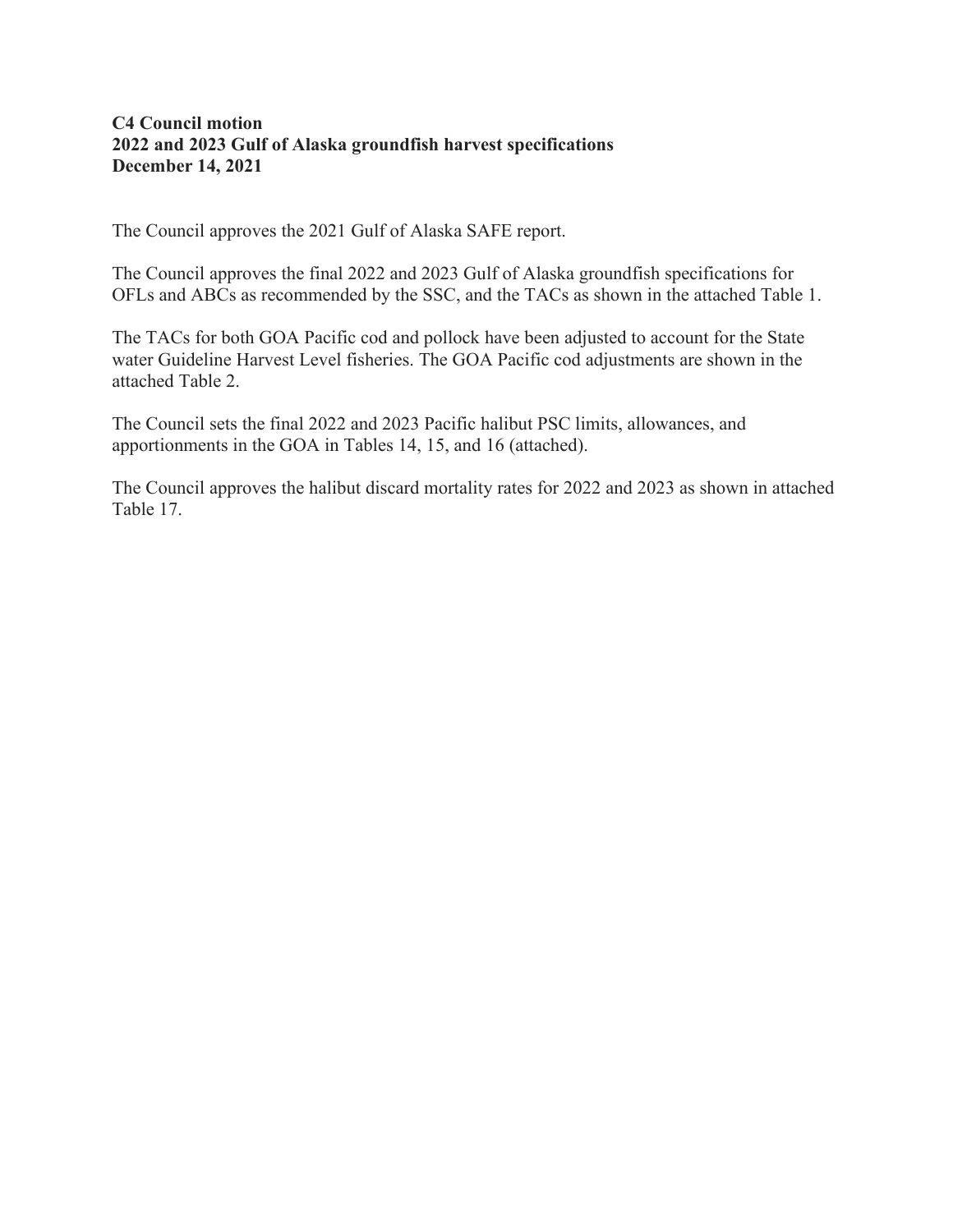## **Table 1. SSC recommended OFLs and ABCs and Council recommended TACs for Groundfish in the Gulf of Alaska (metric tons) for 2022 and 2023.**

|                                      |                                      |                   | 2021              |                                   | Catch                              |                   | 2022                              |                                   |                   | 2023                              |                                   |
|--------------------------------------|--------------------------------------|-------------------|-------------------|-----------------------------------|------------------------------------|-------------------|-----------------------------------|-----------------------------------|-------------------|-----------------------------------|-----------------------------------|
| <b>Species</b>                       | Area                                 | OFL               | <b>ABC</b>        | <b>TAC</b>                        | 11/6/2021                          | <b>OFL</b>        | <b>ABC</b>                        | <b>TAC</b>                        | OFL               | <b>ABC</b>                        | <b>TAC</b>                        |
|                                      | State GHL                            | n/a               | 2,643             | n/a                               |                                    | n/a               | 3,327                             | n/a                               | n/a               | 3,298                             | n/a                               |
|                                      | W (610)<br>C(620)                    | n/a<br>n/a        | 18,477<br>54,870  | 18,477<br>54,870                  | 18,112<br>52,432                   | n/a<br>n/a        | 23,714<br>69,250                  | 23,714<br>69,250                  | n/a<br>n/a        | 23,506<br>68,642                  | 23,506<br>68,642                  |
| <b>Pollock</b>                       | C(630)                               | n/a               | 24,320            | 24,320                            | 23,079                             | n/a               | 30,068                            | 30,068                            | n/a               | 29,803                            | 29,803                            |
|                                      | WYAK                                 | n/a               | 5,412             | 5,412                             | 5,145                              | n/a               | 6,722                             | 6,722                             | n/a               | 6,663                             | 6,663                             |
|                                      | Subtota<br>EYAK/SEO                  | 123,455<br>13,531 | 105,722<br>10,148 | 103,079<br>10,148                 | 98,768                             | 154,983<br>15,150 | 133,081<br>11,363                 | 129,754<br>11,363                 | 153,097<br>15,150 | 131,912<br>11,363                 | 128,614<br>11,363                 |
|                                      | Total                                | 136,986           | 115,870           | 113,227                           | 98,769                             | 170,133           | 144,444                           | 141,117                           | 168,247           | 143,275                           | 139,977                           |
|                                      | W                                    | n/a               | 7,986             | 5,590                             | 3,792                              | n/a               | 9,942                             | 6,959                             | n/a               | 8,699                             | 6,089                             |
| <b>Pacific Cod</b>                   | C                                    | n/a               | 13,656            | 10,242                            | 8,258                              | n/a               | 19,752                            | 14,814                            | n/a               | 17,282                            | 12,962                            |
|                                      | Total                                | n/a<br>28,977     | 1,985<br>23,627   | 1,489<br>17,321                   | 222<br>12,272                      | n/a<br>39,555     | 3,117<br>32,811                   | 2,338<br>24,111                   | n/a<br>34,673     | 2,727<br>28,708                   | 2,045<br>21,096                   |
|                                      | W                                    | n/a               | 3,224             | 2,428                             | 1,763                              | n/a               | 3,727                             | 3,727                             | n/a               | 3,951                             | 3,951                             |
|                                      |                                      | n/a               | 9,527             | 8,056                             | 6,551                              | n/a               | 9,965                             | 9,965                             | n/a               | 9,495                             | 9,495                             |
| Sablefish                            | <b>WYAK</b>                          | n/a               | 3,451             | 2,929                             | 2,188                              | n/a               | 3,437                             | 3,437                             | n/a               | 3,159                             | 3,159                             |
|                                      | <b>SEO</b><br>GOA Total <sup>1</sup> | n/a<br>n/a        | 5,273<br>21,475   | 4,579<br>17,992                   | 3,613<br>14,115                    | n/a<br>n/a        | 5,665<br>22,794                   | 5,665<br>22,794                   | n/a<br>n/a        | 5,398<br>22,003                   | 5,398<br>22,003                   |
| Alaska-wide OFL and ABC <sup>2</sup> | <b>AK Total</b>                      | 60,426            | 29,588            | n/a                               |                                    | 40,432            | 34,521                            | n/a                               | 42,520            | 36,318                            | n/a                               |
|                                      | w                                    | n/a               | 24,151            | 13,250                            | 26                                 | n/a               | 21,256                            | 13,250                            | n/a               | 22,464                            | 13,250                            |
|                                      |                                      | n/a               | 28,082            | 28,082                            | 1,654                              | n/a               | 25,305                            | 25,305                            | n/a               | 26,743                            | 26,743                            |
| <b>Shallow-water Flatfish</b>        | <b>WYAK</b><br>EYAK/SEO              | n/a<br>n/a        | 2,808<br>1,123    | 2,808<br>1,123                    | 1                                  | n/a<br>n/a        | 2,531<br>1,518                    | 2,531<br>1,518                    | n/a<br>n/a        | 2,674<br>1,605                    | 2,674<br>1,605                    |
|                                      | Total                                | 68,841            | 56,164            | 45,263                            | 1,682                              | 62,273            | 50,610                            | 42,604                            | 65,676            | 53,486                            | 44,272                            |
|                                      | W                                    | n/a               | 225               | 225                               |                                    | n/a               | 256                               | 256                               | n/a               | 256                               | 256                               |
| Deep-water Flatfish                  | <b>WYAK</b>                          | n/a<br>n/a        | 1,914<br>2,068    | 1,914<br>2,068                    | 79<br>5                            | n/a<br>n/a        | 2,139<br>1,431                    | 2,139<br>1,431                    | n/a<br>n/a        | 2,105<br>1,408                    | 2,105<br>1,408                    |
|                                      | <b>EYAK/SEO</b>                      | n/a               | 1,719             | 1,719                             | $\overline{4}$                     | n/a               | 2,082                             | 2,082                             | n/a               | 2,049                             | 2,049                             |
|                                      | Total                                | 7,040             | 5,926             | 5,926                             | 89                                 | 7,026             | 5,908                             | 5,908                             | 6,920             | 5,818                             | 5,818                             |
|                                      | W                                    | n/a               | 3,013             | 3,013                             | 14                                 | n/a               | 2,981                             | 2,981                             | n/a               | 3,222                             | 3,222                             |
| <b>Rex Sole</b>                      | C<br><b>WYAK</b>                     | n/a<br>n/a        | 8,912<br>1,206    | 8,912<br>1,206                    | 269<br>2                           | n/a<br>n/a        | 12,076<br>1,361                   | 12,076<br>1,361                   | n/a<br>n/a        | 13,054<br>1,439                   | 13,054<br>1,439                   |
|                                      | EYAK/SEO                             | n/a               | 2,285             | 2,285                             |                                    | n/a               | 2,723                             | 2,723                             | n/a               | 2,879                             | 2,879                             |
|                                      | Total                                | 18,779            | 15,416            | 15,416                            | 285                                | 23,302            | 19,141                            | 19,141                            | 25,049            | 20,594                            | 20,594                            |
|                                      | W                                    | n/a               | 32,377            | 14,500                            | 332                                | n/a               | 33,658                            | 14,500                            | n/a               | 33,214                            | 14,500                            |
| <b>Arrowtooth Flounder</b>           | Ċ<br><b>WYAK</b>                     | n/a<br>n/a        | 69,072<br>8,380   | 69,072<br>6,900                   | 9,114<br>47                        | n/a<br>n/a        | 68,394<br>6,707                   | 68,394<br>6,707                   | n/a<br>n/a        | 67,493<br>6,619                   | 67,493<br>6,619                   |
|                                      | <b>EYAK/SEO</b>                      | n/a               | 17,141            | 6,900                             | 24                                 | n/a               | 11,020                            | 6,900                             | n/a               | 10,875                            | 6,900                             |
|                                      | Total                                | 151,723           | 126,970           | 97,372                            | 9,517                              | 143,100           | 119,779                           | 96,501                            | 141,231           | 118,201                           | 95,512                            |
|                                      | W<br>C                               | n/a               | 14,209            | 8,650                             | 106                                | n/a               | 14,755                            | 8,650                             | n/a               | 14,708                            | 8,650                             |
| <b>Flathead Sole</b>                 | <b>WYAK</b>                          | n/a<br>n/a        | 20,826<br>2,427   | 15,400<br>2,427                   | 555<br>$\blacksquare$              | n/a<br>n/a        | 22,033<br>1,511                   | 15,400<br>1,511                   | n/a<br>n/a        | 21,962<br>1,506                   | 15,400<br>1,506                   |
|                                      | EYAK/SEO                             | n/a               | 1,915             | 1,915                             |                                    | n/a               | 1,876                             | 1,876                             | n/a               | 1,870                             | 1,870                             |
|                                      | Total                                | 47,982            | 39,377            | 28,392                            | 661                                | 48,928            | 40,175                            | 27,437                            | 48,757            | 40,046                            | 27,426                            |
|                                      | W                                    | n/a               | 1,643             | 1,643                             | 1,654                              | n/a               | 2,602                             | 2,602                             | n/a               | 2,523                             | 2,523                             |
|                                      | C                                    | n/a               | 27,429            | 27,429                            | 24,809                             | n/a               | 30,806                            | 30,806                            | n/a               | 29,869                            | 29,869                            |
| Pacific ocean perch                  | <b>WYAK</b>                          | n/a               | 1,705             | 1,705                             | 1,663                              | n/a               | 1,409                             | 1,409                             | n/a               | 1,366                             | 1,366                             |
|                                      | <b>W/C/WYAK</b><br>SEO               | 36,563<br>6,414   | 30,777<br>5,400   | 30,777<br>5,400                   | 28,126<br>$\overline{\phantom{a}}$ | 41,470<br>4,110   | 34,817<br>3,451                   | 34,817<br>3,451                   | 40,211<br>3,985   | 33,758<br>3,346                   | 33,758<br>3,346                   |
|                                      | Total                                | 42,977            | 36,177            | 36,177                            | 28,126                             | 45,580            | 38,268                            | 38,268                            | 44,196            | 37,104                            | 37,104                            |
|                                      | W                                    | n/a               | 2,023             | 2,023                             | 708                                | n/a               | 1,944                             | 1,944                             | n/a               | 1,859                             | 1,859                             |
| <b>Northern Rockfish</b>             | С<br>E                               | n/a<br>n/a        | 3,334<br>-1       | 3,334<br>$\overline{\phantom{a}}$ | 1,670<br>$\overline{\phantom{a}}$  | n/a<br>n/a        | 3,202<br>$\overline{\phantom{a}}$ | 3,202<br>$\overline{\phantom{a}}$ | n/a<br>n/a        | 3,061<br>$\overline{\phantom{a}}$ | 3,061<br>$\overline{\phantom{a}}$ |
|                                      | Total                                | 6,396             | 5,358             | 5,357                             | 2,378                              | 6,143             | 5,146                             | 5,146                             | 5,874             | 4,920                             | 4,920                             |
|                                      | W                                    | n/a               | 52                | 52                                | 5                                  | n/a               | 51                                | 51                                | n/a               | 51                                | 51                                |
| <b>Shortraker Rockfish</b>           | С<br>Ε                               | n/a               | 284<br>372        | 284                               | 197                                | n/a               | 280<br>374                        | 280<br>374                        | n/a<br>n/a        | 280<br>374                        | 280<br>374                        |
|                                      | Total                                | n/a<br>944        | 708               | 372<br>708                        | 273<br>475                         | n/a<br>940        | 705                               | 705                               | 940               | 705                               | 705                               |
|                                      | W                                    | n/a               | 270               | 270                               | 146                                | n/a               | 269                               | 269                               | n/a               | 259                               | 259                               |
|                                      | C                                    | n/a               | 4,548             | 4,548                             | 2,748                              | n/a               | 4,534                             | 4,534                             | n/a               | 4,373                             | 4,373                             |
| <b>Dusky Rockfish</b>                | <b>WYAK</b>                          | n/a               | 468               | 468                               | 30                                 | n/a               | 427                               | 427                               | n/a               | 412                               | 412                               |
|                                      | <b>EYAK/SEO</b><br>Total             | n/a<br>655        | 103<br>389        | 103<br>5.389                      | 2.924                              | n/a<br>8614       | 142<br>5.372                      | 142<br>5.372                      | n/a<br>8 146      | 137<br>5 181                      | 137<br>5 181                      |
|                                      | W                                    | n/a               | 168               | 168                               | 21                                 | n/a               | 184                               | 184                               | n/a               | 182                               | 182                               |
| Rougheye and Blackspotted            | С                                    | n/a               | 456               | 456                               | 175                                | n/a               | 235                               | 235                               | n/a               | 234                               | 234                               |
| Rockfish                             | E.<br>Total                          | n/a<br>1,456      | 588<br>,212       | 588<br>1,212                      | 185<br>381                         | n/a<br>947        | 369<br>788                        | 369<br>788                        | n/a<br>937        | 365<br>781                        | 365<br>781                        |
| Demersal shelf rockfish              | Total                                | 405               | 257               | 257                               | 105                                | 579               | 365                               | 365                               | 579               | 365                               | 365                               |
|                                      | W                                    | n/a               | 352               | 352                               | 42                                 | n/a               | 352                               | 352                               | n/a               | 352                               | 352                               |
| <b>Thornyhead Rockfish</b>           | С                                    | n/a               | 910               | 910                               | 99                                 | n/a               | 910                               | 910                               | n/a               | 910                               | 910                               |
|                                      | Е<br>Total                           | n/a<br>2,604      | 691<br>1,953      | 691<br>1,953                      | 133<br>274                         | n/a<br>2,604      | 691<br>1,953                      | 691<br>1,953                      | n/a<br>2,604      | 691<br>1,953                      | 691<br>1,953                      |
|                                      | W/C                                  | n/a               | 940               | 940                               | 1,060                              | n/a               | 940                               | 940                               | n/a               | 940                               | 940                               |
| <b>Other Rockfish</b>                | <b>WYAK</b>                          | n/a               | 369               | 369                               | 119                                | n/a               | 370                               | 370                               | n/a               | 370                               | 370                               |
|                                      | EYAK/SEO                             | n/a<br>5,320      | 2,744             | 300                               | 40                                 | n/a               | 2,744                             | 300                               | n/a               | 2,744<br>4,054                    | 300                               |
| Atka mackerel                        | Total<br>Total                       | 6,200             | 4,053<br>4,700    | 1,609<br>3,000                    | 1,219<br>940                       | 5,320<br>6,200    | 4,054<br>4,700                    | 1,610<br>3,000                    | 5,320<br>6,200    | 4,700                             | 1,610<br>3,000                    |
|                                      | W                                    | n/a               | 758               | 758                               | 142                                | n/a               | 591                               | 591                               | n/a               | 591                               | 591                               |
| <b>Big Skate</b>                     | С                                    | n/a               | 1,560             | 1,560                             | 752                                | n/a               | 1,482                             | 1,482                             | n/a               | 1,482                             | 1,482                             |
|                                      | Ε<br>Total                           | n/a<br>4,278      | 890<br>3,208      | 890<br>3,208                      | 193<br>1,087                       | n/a<br>3,822      | 794<br>2,867                      | 794<br>2,867                      | n/a<br>3,822      | 794<br>2,867                      | 794<br>2,867                      |
|                                      | W                                    | n/a               | 158               | 158                               | 26                                 | n/a               | 151                               | 151                               | n/a               | 151                               | 151                               |
| Longnose Skate                       | С                                    | n/a               | 1,875             | 1,875                             | 447                                | n/a               | 2,044                             | 2,044                             | n/a               | 2,044                             | 2,044                             |
|                                      | E                                    | n/a               | 554               | 554                               | 417                                | n/a               | 517                               | 517                               | n/a               | 517                               | 517                               |
| <b>Other Skates</b>                  | Total<br>GOA-wide                    | 3,449<br>1,166    | 2,587<br>875      | 2,587<br>875                      | 890<br>632                         | 3,616<br>1,311    | 2,712<br>984                      | 2,712<br>984                      | 3,616<br>1,311    | 2,712<br>984                      | 2,712<br>984                      |
| Sharks                               | GOA-wide                             | 5,006             | 3,755             | 3,755                             | 1,639                              | 5,006             | 3,755                             | 3,755                             | 5,006             | 3,755                             | 3,755                             |
| <b>Octopuses</b>                     | GOA-wide                             | 1,307             | 980               | 980                               | 51                                 | 1,307             | 980                               | 980                               | 1,307             | 980                               | 980                               |
| <b>TOTAL</b>                         |                                      | 610,917           | 484,150           | 407,976                           | 178,511                            | 626,738           | 520,038                           | 448,118                           | 622,931           | 517,507                           | 443,615                           |

Sources: 2021 OFLs, ABCs, and TACs, as well as 2022 OFLs and ABCs, are from harvest specifications adopted by the Council in December 2020. 2021 catches through November 6, 2021 from AKR Catch Accounting.

1 The sablefish ABC total for the GOA is **not** included in the grand total.<br><sup>2</sup> The Alaska-wide sablefish OFL and included in the grand total.<br>Note: Due to an error in apportionments, pollock area ABCs for 2022 and 2023 we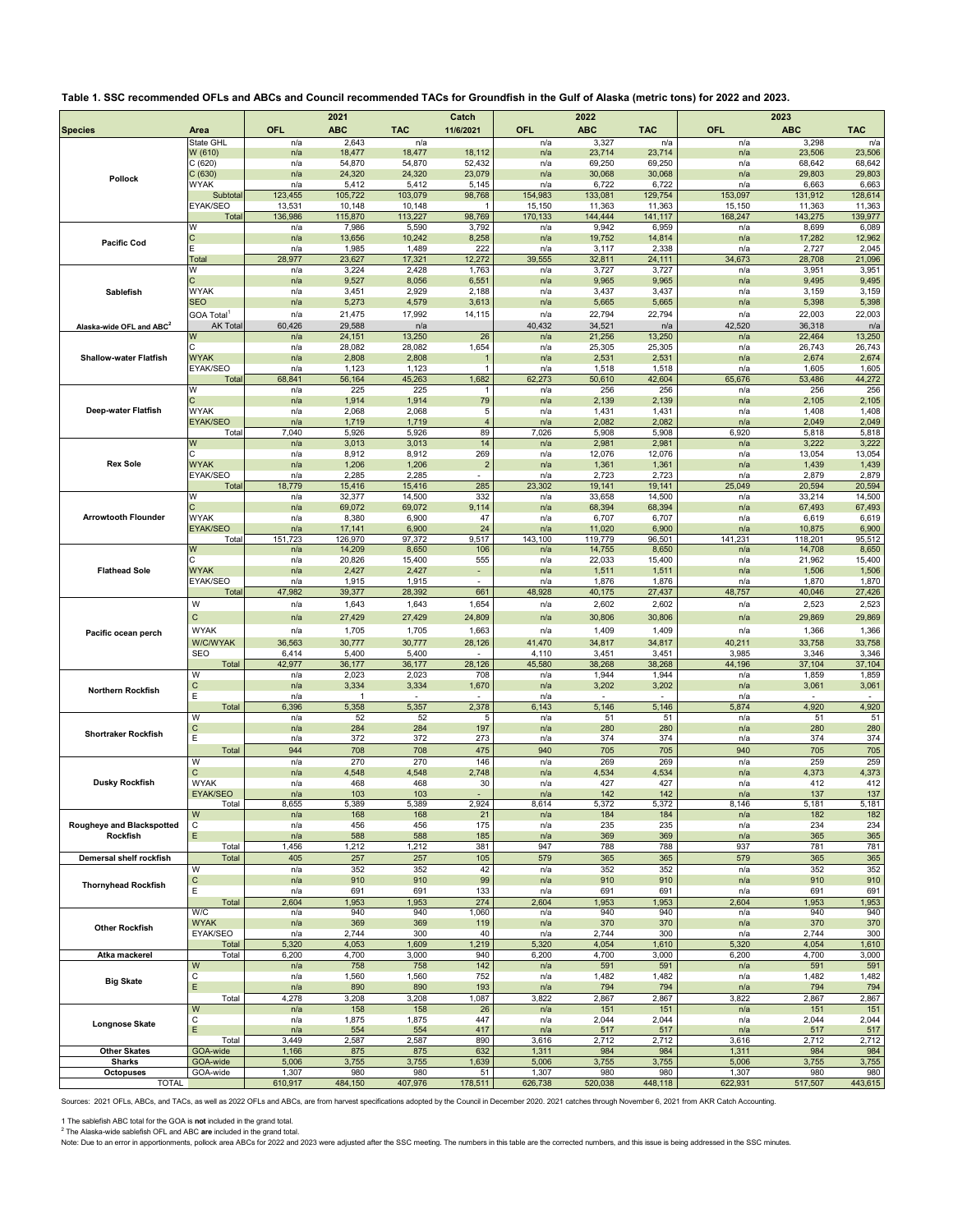## **Table 2. Final GOA TAC and GHL Considerations for State Waters Pacific Cod**

| metric tons.   |         |         |         |           |
|----------------|---------|---------|---------|-----------|
| Specifications | Western | Central | Eastern | Total     |
| ABC            | 9,942   | 19,752  | 3,117   | 32,811    |
| State GHL      | 2,983   | 4,938   | 779     | 8,700     |
| (9/0)          | 30%     | 25%     | 25%     | $25 - 30$ |
| Federal TAC    | 6,959   | 14,814  | 2,338   | 24,111    |

**Final 2022 Gulf of Alaska Pacific cod ABCs, TACs and State Guideline Harvest Levels (GHLs) in metric tons.**

Note: The Federal TAC is only for Federal fisheries. It does not include the State GHL within it.

| Final 2023 Gulf of Alaska Pacific cod ABCs, TACs and State Guideline Harvest Levels (GHLs) in |  |  |
|-----------------------------------------------------------------------------------------------|--|--|
| metric tons.                                                                                  |  |  |

| Specifications   | Western | Central | Eastern | Total     |
|------------------|---------|---------|---------|-----------|
| <b>ABC</b>       | 8,699   | 17,282  | 2,727   | 28,708    |
| <b>State GHL</b> | 2,610   | 4,321   | 682     | 7,612     |
| (%)              | 30%     | 25%     | 25%     | $25 - 30$ |
| Federal TAC      | 6,089   | 12,962  | 2,045   | 21,096    |

Note: The Federal TAC is only for Federal fisheries. It does not include the State GHL within it.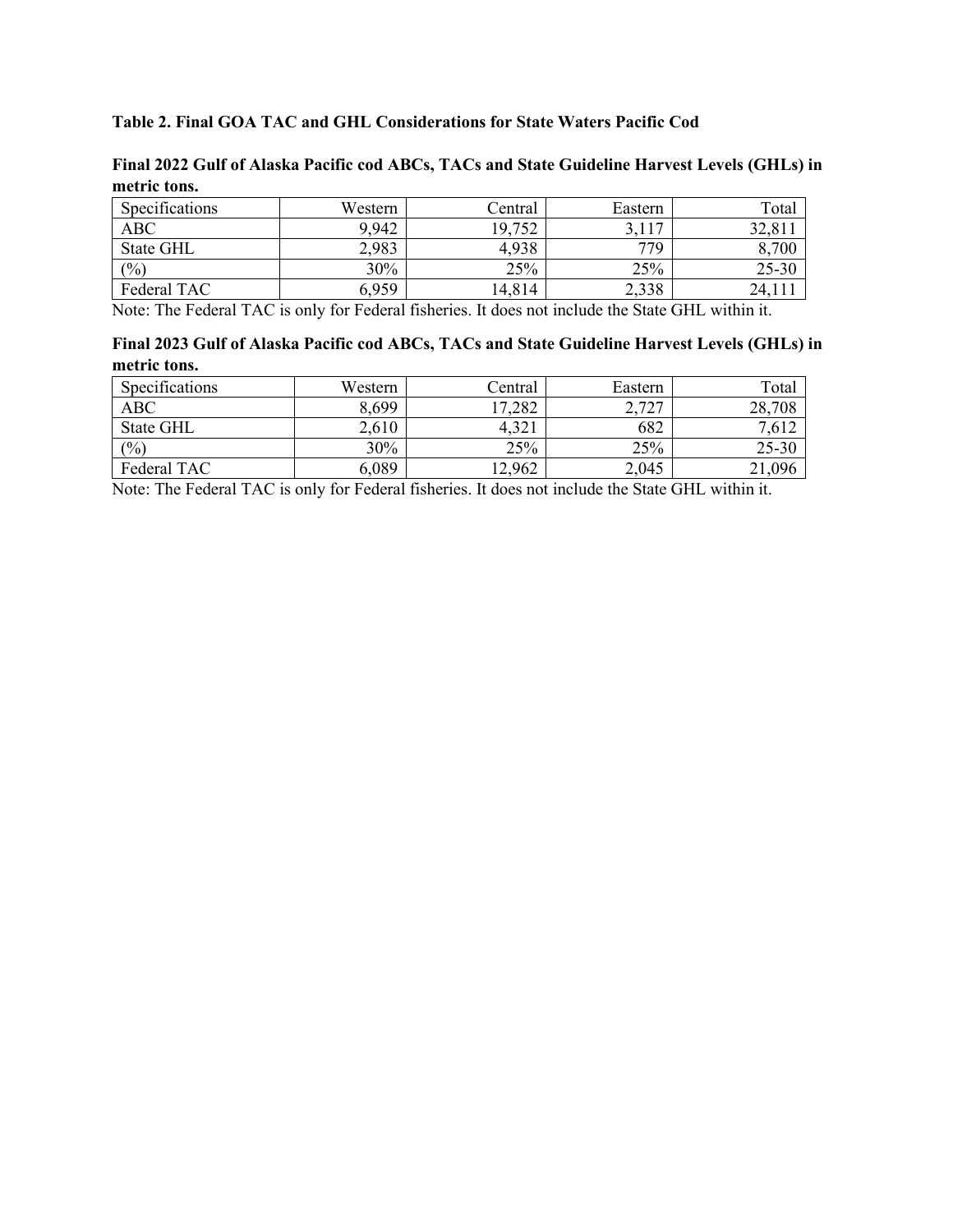| Trawl gear            |         |        | Hook-and-line gear <sup>1</sup> |         |        |             |        |  |
|-----------------------|---------|--------|---------------------------------|---------|--------|-------------|--------|--|
|                       |         |        | Other than DSR                  |         |        | <b>DSR</b>  |        |  |
| Season                | Percent | Amount | Season                          | Percent | Amount | Season      | Amount |  |
| January 20 -          | 30.5    | 519    | January 1 -                     | 86      |        | January 1 - | 9      |  |
| April 1               |         |        | June 10                         |         | 221    | December 31 |        |  |
| April 1 - July 1      | 20      | 341    | June 10 -                       | 2       | 5      |             |        |  |
|                       |         |        | September 1                     |         |        |             |        |  |
| July 1 - August<br>27 |         | 462    | September 1 -                   | 12      | 31     |             |        |  |
|                       |         |        | December 31                     |         |        |             |        |  |
| August 1 -            | 7.5     | 128    |                                 |         |        |             |        |  |
| October 1             |         |        |                                 |         |        |             |        |  |
| October 1 -           | 15      | 256    |                                 |         |        |             |        |  |
| December 31           |         |        |                                 |         |        |             |        |  |
| Total                 |         | 1,706  |                                 |         | 257    |             | 9      |  |

**Table 14--Final 2022 and 2023 Pacific Halibut PSC Limits, Allowances, and Apportionments (Values are in metric tons)**

<sup>1</sup> The Pacific halibut prohibited species catch (PSC) limit for hook-and-line gear is allocated to the demersal shelf rockfish (DSR) fishery and fisheries other than DSR. The Council recommended and NMFS proposes that the hook-and-line sablefish fishery, and the pot and jig gear groundfish fisheries, be exempt from halibut PSC limits.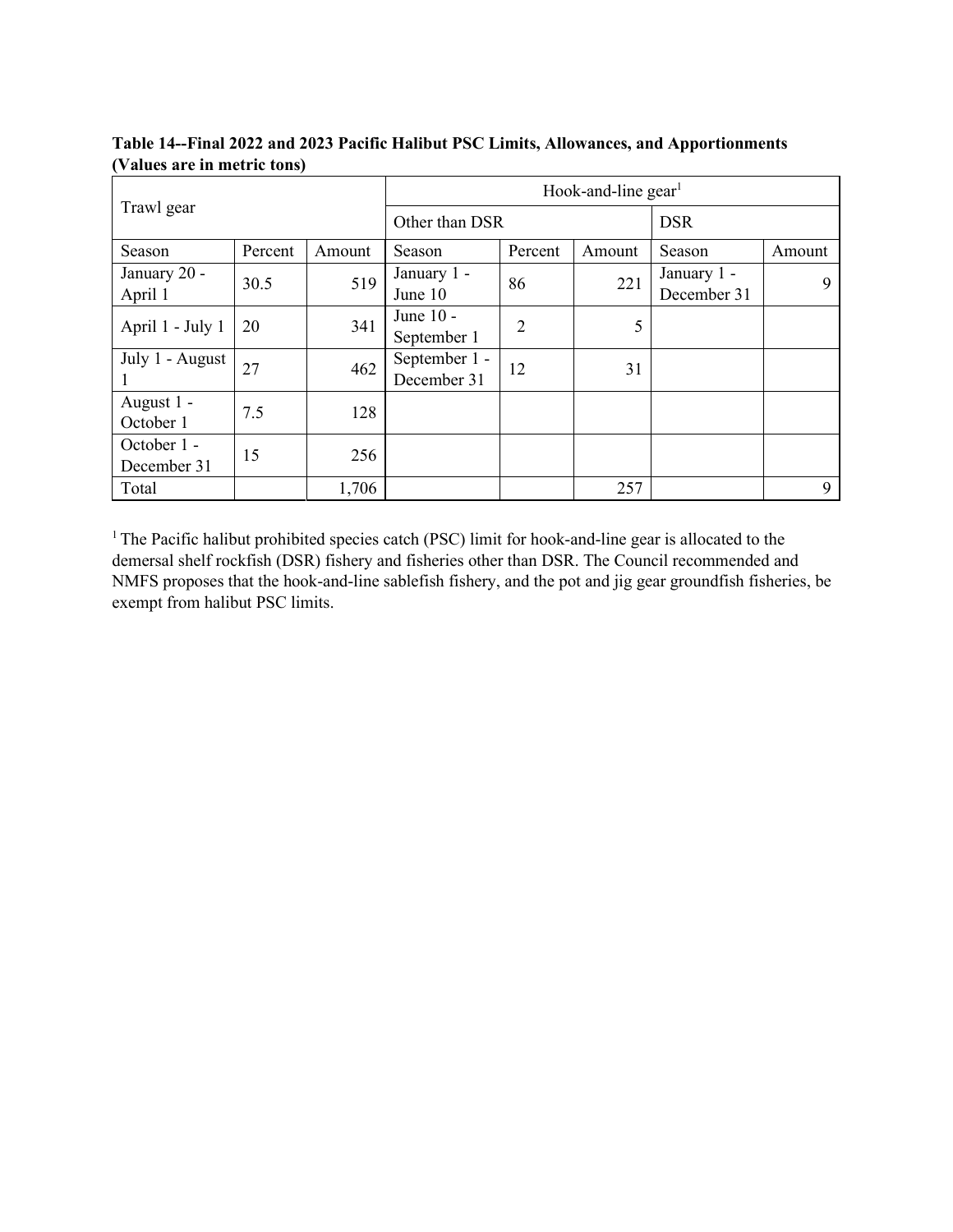**Table 15--Final 2022 and 2023 Seasonal Apportionments of the Pacific Halibut PSC Limit Apportioned Between the Trawl Gear Shallow-Water and Deep-Water Species Fisheries (Values are in metric tons)**

| Season                               | Shallow-water | $Deep-water1$ | Total |
|--------------------------------------|---------------|---------------|-------|
| January 20 - April 1                 | 384           | 135           | 519   |
| April 1 - July 1                     | 85            | 256           | 341   |
| July 1 - August 1                    | 121           | 341           | 462   |
| August 1 - October 1                 | 53            | 75            | 128   |
| Subtotal, January 20 - October 1     | 643           | 807           | 1,450 |
| October 1 - December 31 <sup>2</sup> |               |               | 256   |
| Total                                |               |               | 1,706 |

<sup>1</sup> Vessels participating in cooperatives in the Rockfish Program will receive 191 mt of the third season (July 1 through August 1) deep-water species fishery halibut PSC apportionment.

<sup>2</sup> There is no apportionment between trawl shallow-water and deep-water species fisheries during the fifth season (October 1 through December 31).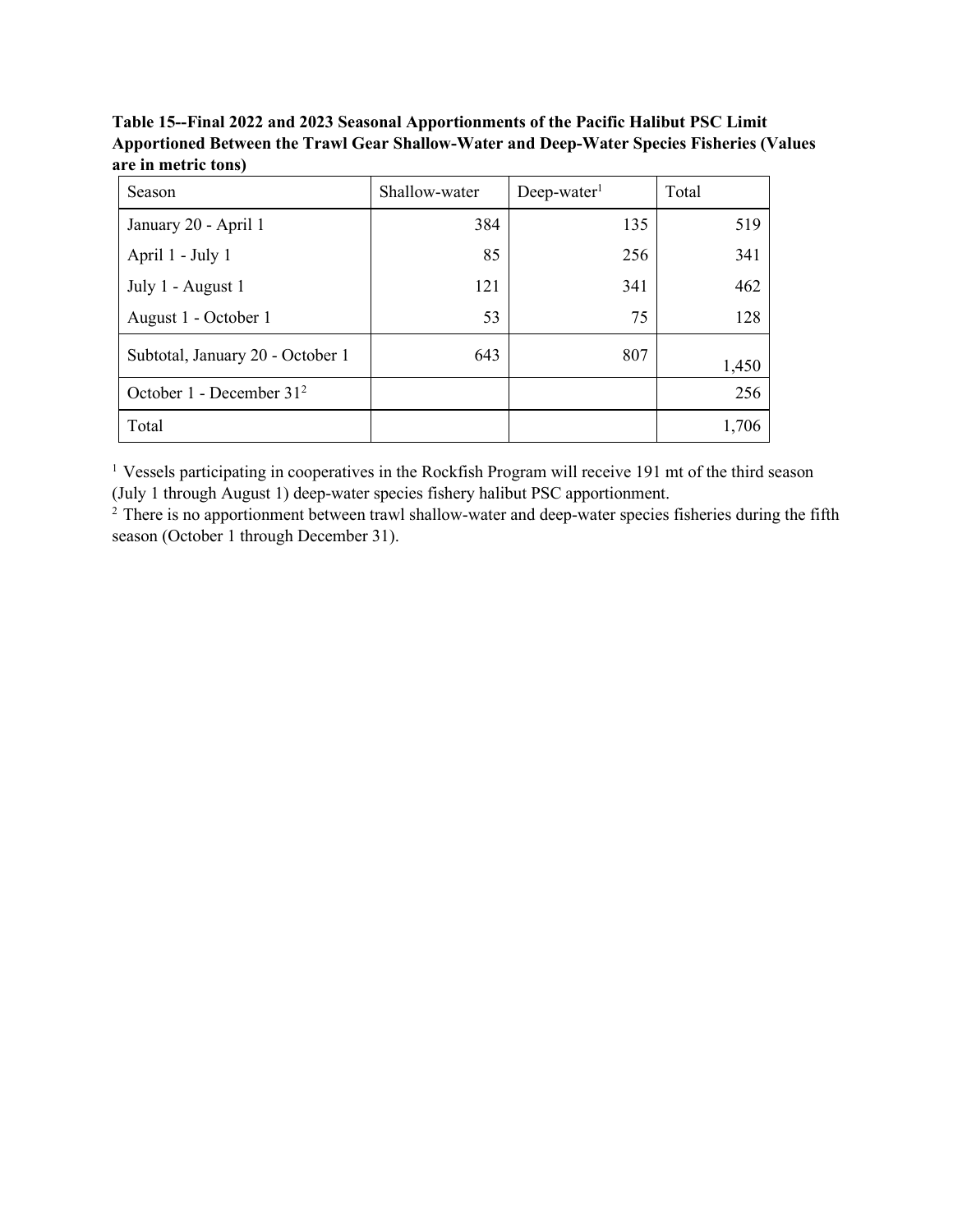## **Table 16--Final 2022 and 2023 Apportionments of the "Other hook-and-line fisheries" Halibut PSC Allowance Between the Hook-and-Line Gear Catcher Vessel and Catcher/Processor Sectors (Values are in metric tons)**

| "Other<br>than DSR"<br>allowance | Hook-and-<br>line sector | Sector<br>annual<br>amount | Season                       | Seasonal<br>percentage | Sector seasonal<br>amount |    |
|----------------------------------|--------------------------|----------------------------|------------------------------|------------------------|---------------------------|----|
|                                  |                          |                            | January 1 - June 10          | 86                     | 129                       |    |
| 257                              | Catcher<br>Vessel        | 150                        | June 10 - September 1        | 2                      |                           |    |
|                                  |                          |                            | September 1 -<br>December 31 | 12                     | 18                        |    |
|                                  | Catcher/<br>Processor    |                            |                              | January 1 - June 10    | 86                        | 92 |
|                                  |                          | 107                        | June 10 - September 1        | $\overline{2}$         | $\mathfrak{D}$            |    |
|                                  |                          |                            | September 1 -<br>December 31 | 12                     | 13                        |    |